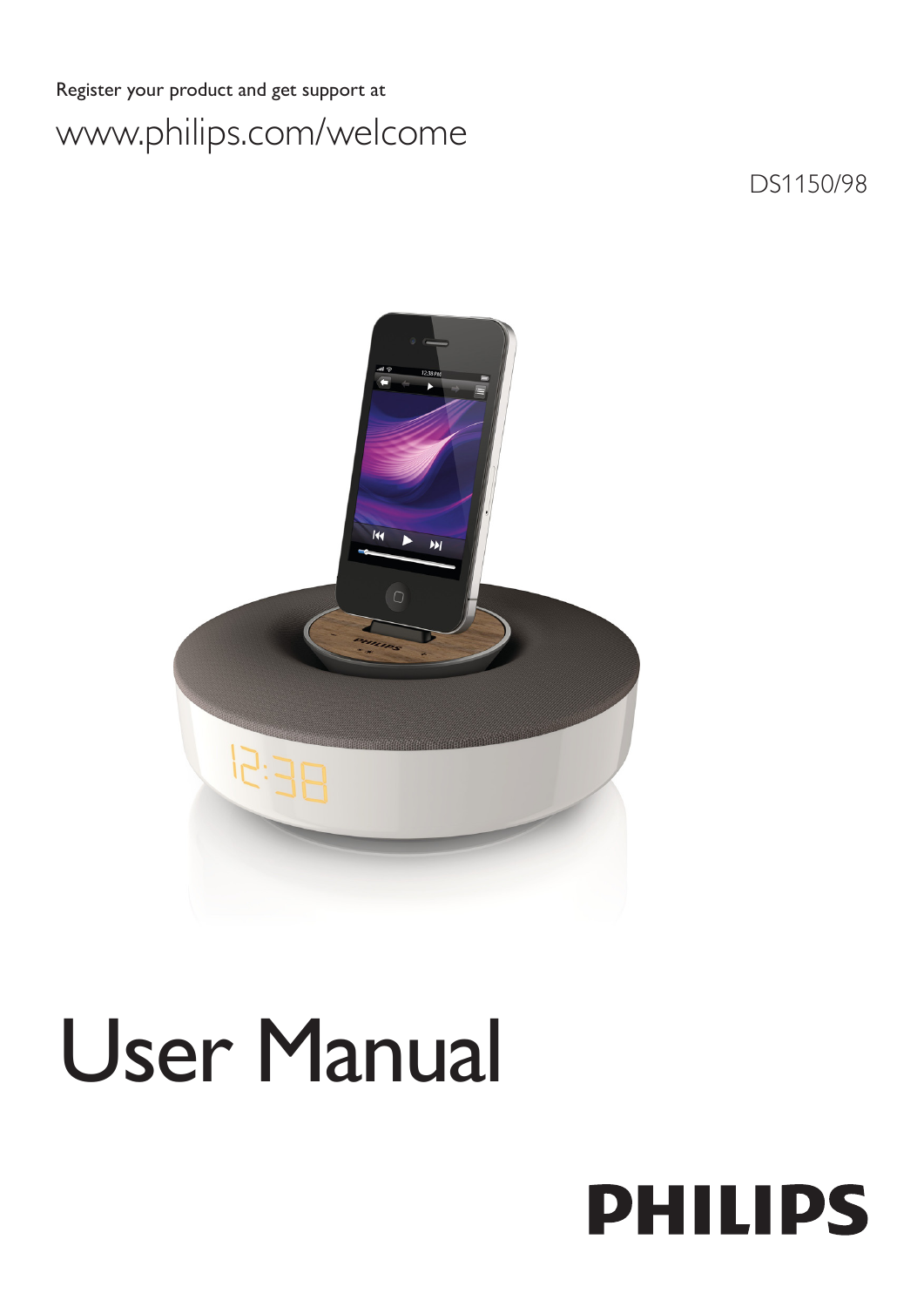# **Contents**

| 1 | Important                                                                              | 2                   |
|---|----------------------------------------------------------------------------------------|---------------------|
|   | Safety<br>Notice                                                                       | 2<br>$\overline{2}$ |
| 2 | Your Docking Speaker<br>Introduction<br>What's in the box<br>Overview of the main unit | 4<br>4<br>4<br>4    |
| 3 | Get started<br>Connect power<br>Turn on                                                | 5<br>5<br>5         |
| 4 | Play<br>Play from iPod/iPhone<br>Adjust volume level<br>Adjust brightness              | 6<br>6<br>7<br>7    |
| 5 | <b>Product information</b><br>Specifications                                           | 8<br>8              |
| 6 | Troubleshooting                                                                        | 9                   |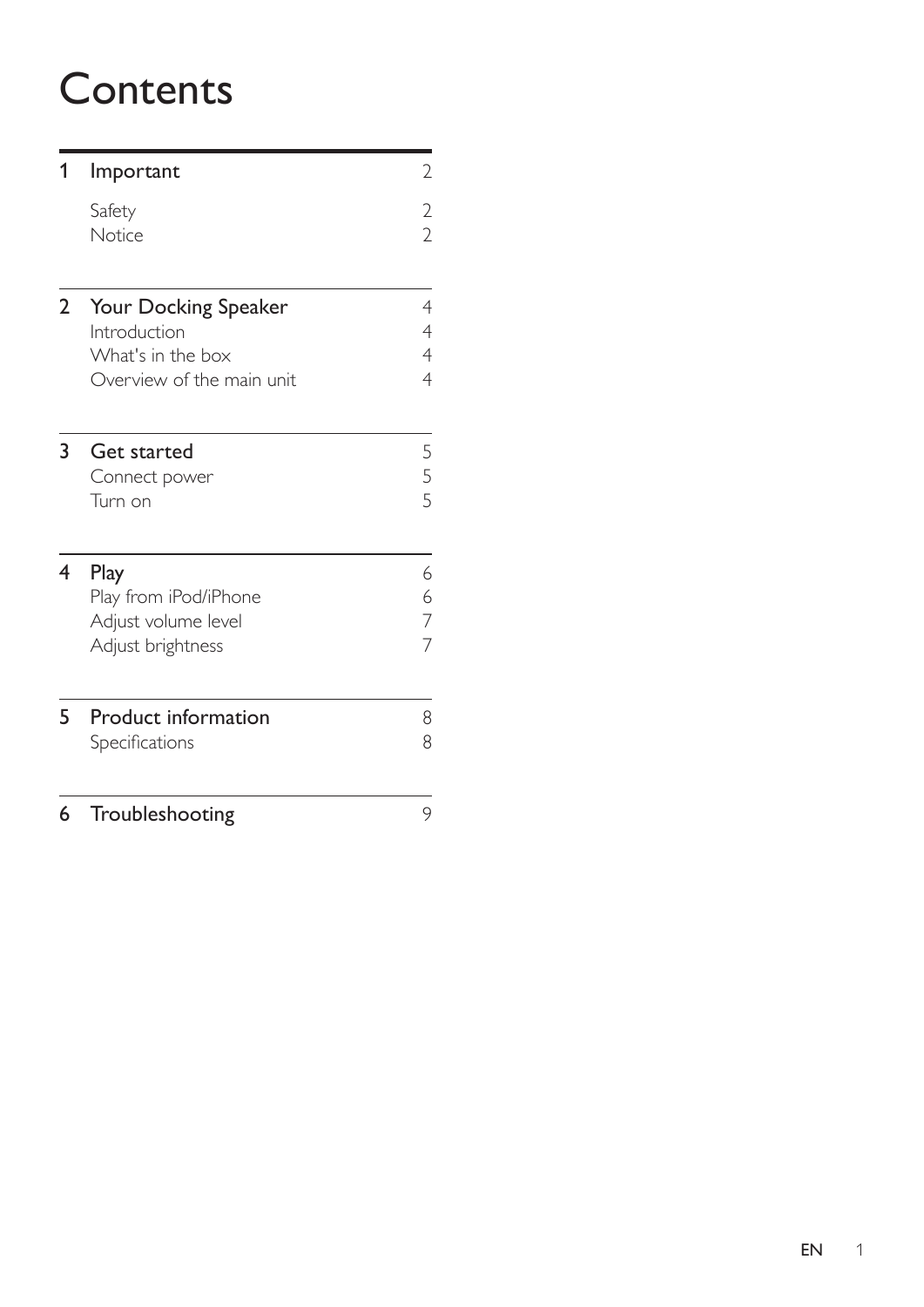# <span id="page-2-0"></span>**Important**

# Safety

### Important Safety Instructions

- Heed all warnings.
- Follow all instructions.
- Do not use this apparatus near water.
- Clean only with dry cloth.
- Do not block any ventilation openings. Install in accordance with the manufacturer's instructions.
- Do not install near any heat sources such as radiators, heat registers, stoves, or other apparatus (including amplifiers) that produce heat.
- Protect the power cord from being walked on or pinched, particularly at plugs, convenience receptacles, and the point where they exit from the apparatus.
- Only use attachments/accessories specified by the manufacturer.
- Unplug this apparatus during lightning storms or when unused for long periods of time.
- Refer all servicing to qualified service personnel. Servicing is required when the apparatus has been damaged in any way, such as power-supply cord or plug is damaged, liquid has been spilled or objects have fallen into the apparatus, the apparatus has been exposed to rain or moisture, does not operate normally, or has been dropped.
- Apparatus shall not be exposed to dripping or splashing.
- Do not place any sources of danger on the apparatus (e.g. liquid filled objects, lighted candles).

Where the MAINS plug or an appliance coupler is used as the disconnect device, the disconnect device shall remain readily operable.

## **Warning**

- Never remove the casing of this apparatus.
- Never lubricate any part of this apparatus.
- Never place this apparatus on other electrical equipment.
- Keep this apparatus away from direct sunlight, naked flames or heat.
- Make sure that you always have easy access to the power cord, plug, or adaptor to disconnect the apparatus from the power.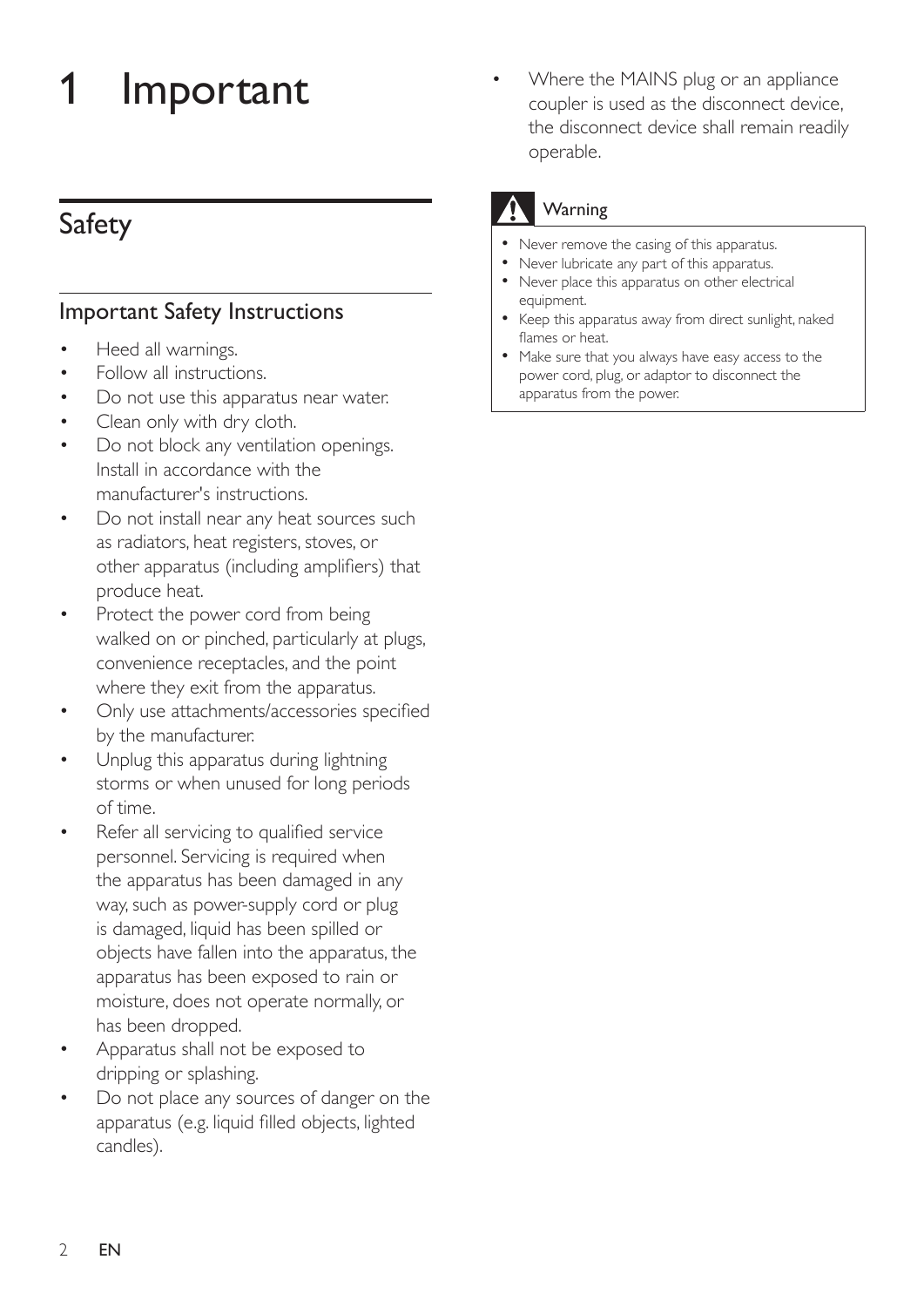# **Notice**

Any changes or modifications made to this device that are not expressly approved by Philips Consumer Lifestyle may void the user's authority to operate the equipment.

### Disposal of your old product

Your product is designed and manufactured with high quality materials and components, which can be recycled and reused. Never dispose of your product with other household waste. Please inform yourself about the local rules on the separate collection of electrical and electronic products and batteries. The correct disposal of these products helps prevent potentially negative consequences on the environment and human health. Please visit [www.recycle.philips.com](http://www.recycle.philips.com) for additional information on a recycling center in your area.

### Environmental information

All unnecessary packaging has been omitted. We have tried to make the packaging easy to separate into three materials: cardboard (box), polystyrene foam (buffer) and polyethylene (bags, protective foam sheet.) Your system consists of materials which can be recycled and reused if disassembled by a specialized company. Please observe the local regulations regarding the disposal of packaging materials, exhausted batteries and old equipment.

#### Be responsible **Respect copyrights**

The making of unauthorized copies of copyprotected material, including computer programs, files, broadcasts and sound recordings, may be an infringement of copyrights and constitute a criminal offence. This equipment should not be used for such purposes.

#### Made fo **SiPod** □iPhone

"Made for iPod" and "Made for iPhone" mean that an electronic accessory has been designed to connect specifically to iPod or iPhone respectively, and has been certified by the developer to meet Apple performance standards. Apple is not responsible for the operation of this device or its compliance with safety and regulatory standards. Please note that the use of this accessory with iPod or iPhone may affect wireless performance. iPod and iPhone are trademarks of Apple Inc., registered in the U.S. and other countries.

Note

The type plate is located on the bottom of the apparatus.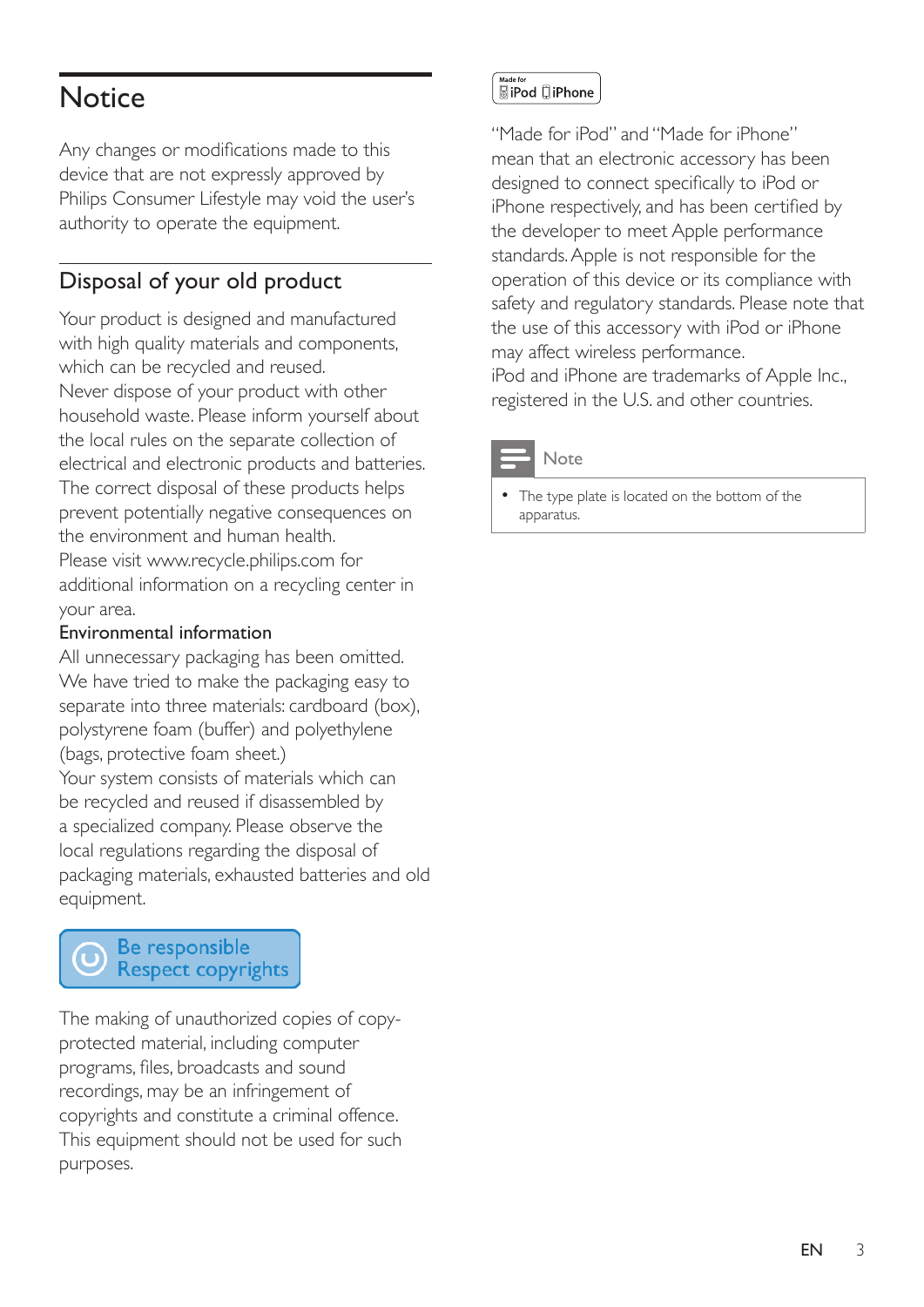# <span id="page-4-0"></span>2 Your Docking Speaker

Congratulations on your purchase, and welcome to Philips!To fully benefit from the support that Philips offers, register your product at www.philips.com/welcome.

# Introduction

With this docking speaker, you can enjoy audio from the iPod/iPhone and other audio devices.

# What's in the box

Check and identify the contents of your package:

- Main unit
- $1 \times AC$  adaptor
- Quick start guide

Overview of the main unit



- a iPod/iPhone dock
- $\Omega$ 米米
	- Adjust the brightness of bottom light.
- $(3) + 1 -$ 
	- Adjust volume.
- (4) Display
- $(5)$   $\leftarrow$ 
	- • Charge your iPod/iPhone through USB cable.
- $(6)$  Power supply socket
	- • connect AC power.
- $(7)$  CLOCK
	- Adjust the brightness of Display.
- (8) Bottom light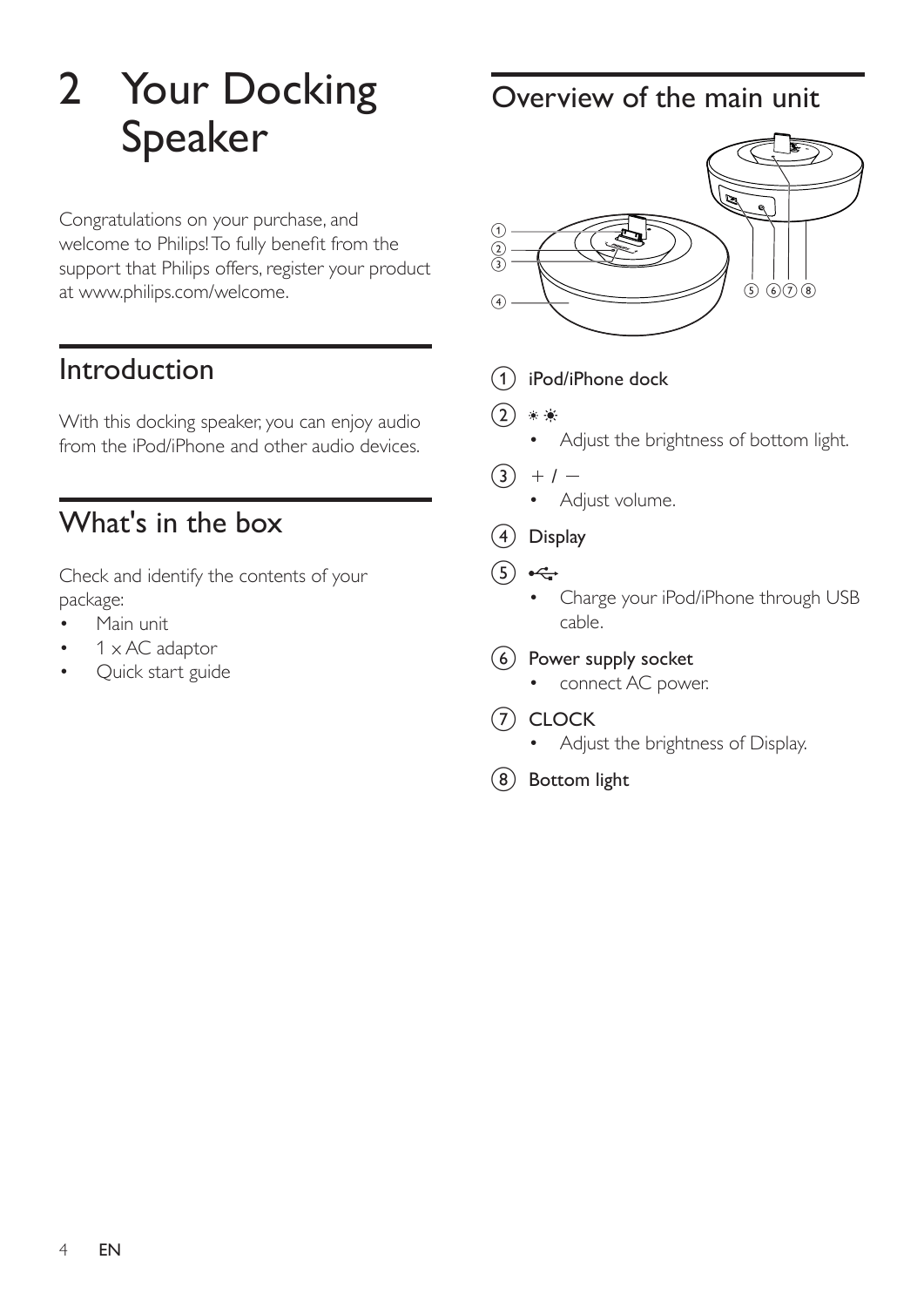# <span id="page-5-0"></span>3 Get started

### Caution

• Use of controls,adjustments,or performance of procedures other than herein may result in hazardous radiation exposure or other unsafe operation.

Always follow the instructions in this chapter in sequence. If you contact Philips, you will be asked for the model and serial number of this apparatus. The model number and serial number are on the bottom of the apparatus. Write the numbers here: Model No.

Serial No.

# Connect power

#### Caution

- Risk of product damage! Make sure that the power supply voltage corresponds to the voltage printed on the back of the unit.
- Risk of electric shock! When you unplug the AC adaptor, always pull the plug from the socket. Never pull the cord.
- Before connecting the AC adaptor, Make sure that you have completed all other connections.

Connect the AC power adaptor to:

- the power supply socket on the back of the docking speaker.
- the wall power outlet.



# Turn on

In standby mode, the docking speaker turns on automatically when it detects an audio signal from docked iPod/iPhone.

### Switch to standby mode

The unit switches to standby mode if there is no audio signal from docked iPod/iPhone over 15 minutes.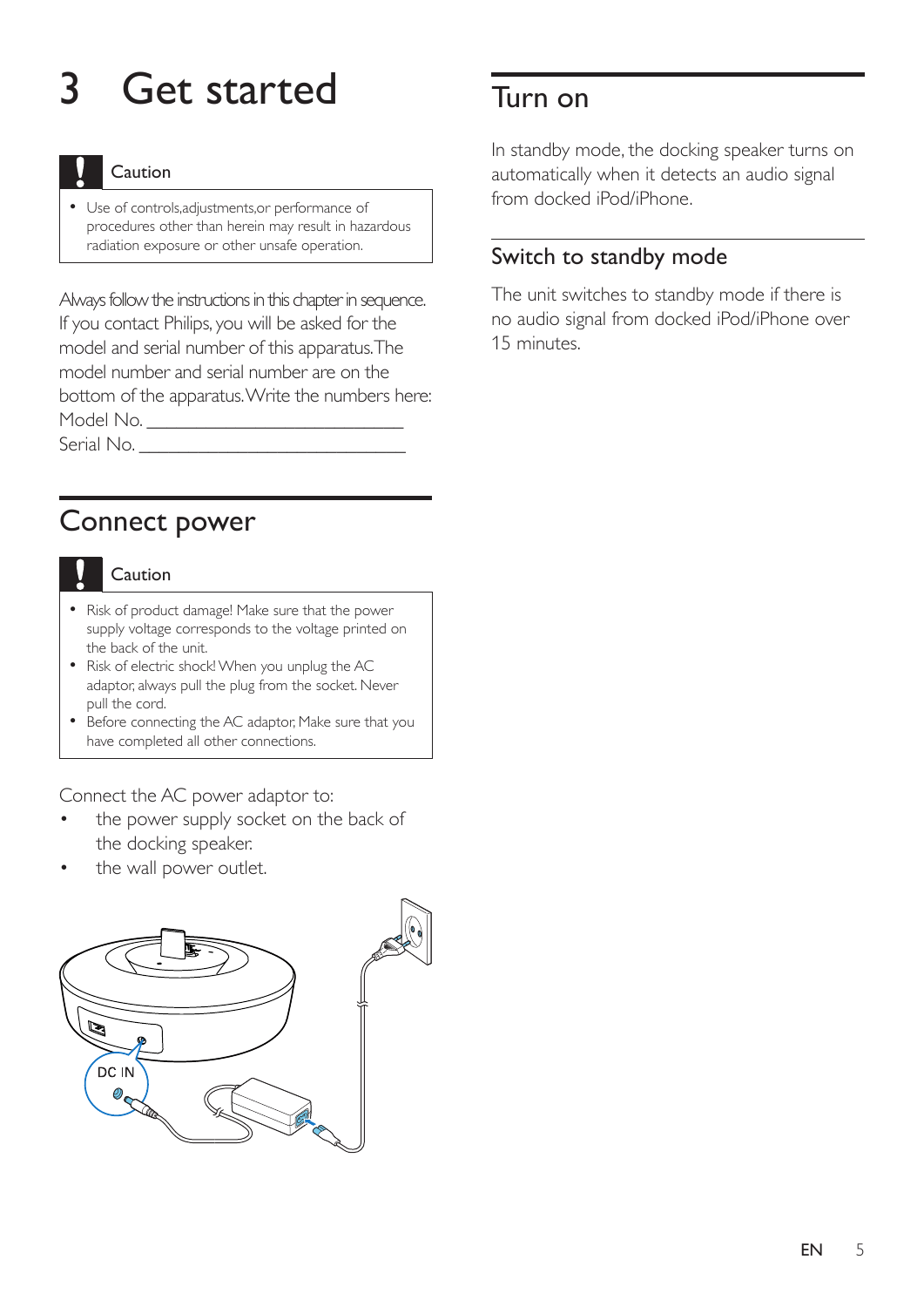# <span id="page-6-0"></span>4 Play

# Play from iPod/iPhone

You can enjoy audio from iPod/iPhone through this docking speaker.

### Compatible iPod/iPhone

The docking speaker supports the following iPod/iPhone models.

Made for :

- iPhone 4S
- iPhone 4
- iPhone 3GS
- iPhone 3G
- • iPhone
- • iPod classic
- • iPod nano (1st, 2nd, 3rd, 4th, 5th, and 6th generation)
- iPod touch(1st, 2nd, 3rd, and 4th generation)
- iPod mini

### Load the iPod/iPhone

- Insert your iPod/iPhone into the dock.
	- » The docking speaker synchronizes the time from the docked iPod/iPhone.



6:00

#### To remove the iPod/iPhone

Pull your iPod/iPhone out of the dock.

### Listen to the iPod/iPhone



• Make sure that the iPod/iPhone is loaded correctly.

Start music play in your iPod/iPhone. » You can hear music from this docking speaker.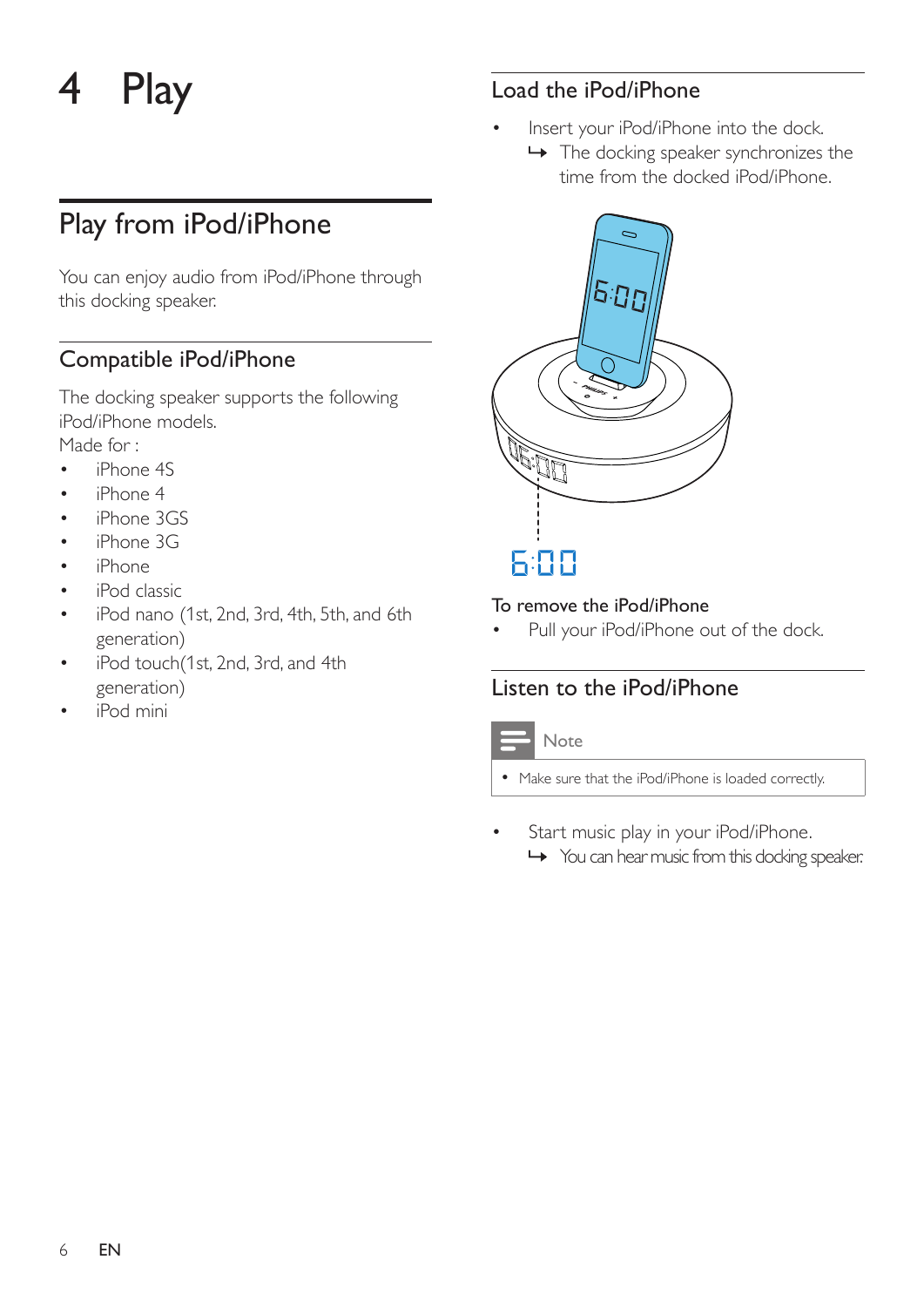### <span id="page-7-0"></span>Charge the iPod/iPhone

When the docking speaker is connected to wall power outlet, the docked iPod/iPhone begins to charge.

Your can also connect your iPod/iPhone to the USB socket in the docking speaker to charge.



# Adjust volume level

- During play, press VOL +/- to increase or decrease the volume level.
	- $\rightarrow$  The volume level shows in the display.

# Adjust brightness

- Press CLOCK repeatedly to select different levels of display brightness.
- Press \* \* repeatedly to select different levels of bottom light brightness.

# 5 Product information

#### Note

• Product information is subject to change without prior notice.

# Specifications

### Amplifier

| Rated Output Power 2X2 W RMS |  |
|------------------------------|--|
| Signal to Noise Ratio 77 dB  |  |

### General information

| AC power                     | OH-1018A0592400U                    |  |
|------------------------------|-------------------------------------|--|
| (power adaptor)              | (Philips)                           |  |
|                              | Input: 100-240V~,                   |  |
|                              | 50/60Hz, 650mA;                     |  |
|                              | Output: 5.9V==2.4A;                 |  |
| Operation Power              |                                     |  |
| Consumption                  | 18W                                 |  |
| Dimensions - Main            |                                     |  |
| Unit $(W \times H \times D)$ | $176.4 \times 176.4 \times 77.3$ mm |  |
| Weight - Main Unit           | 0.88 kg                             |  |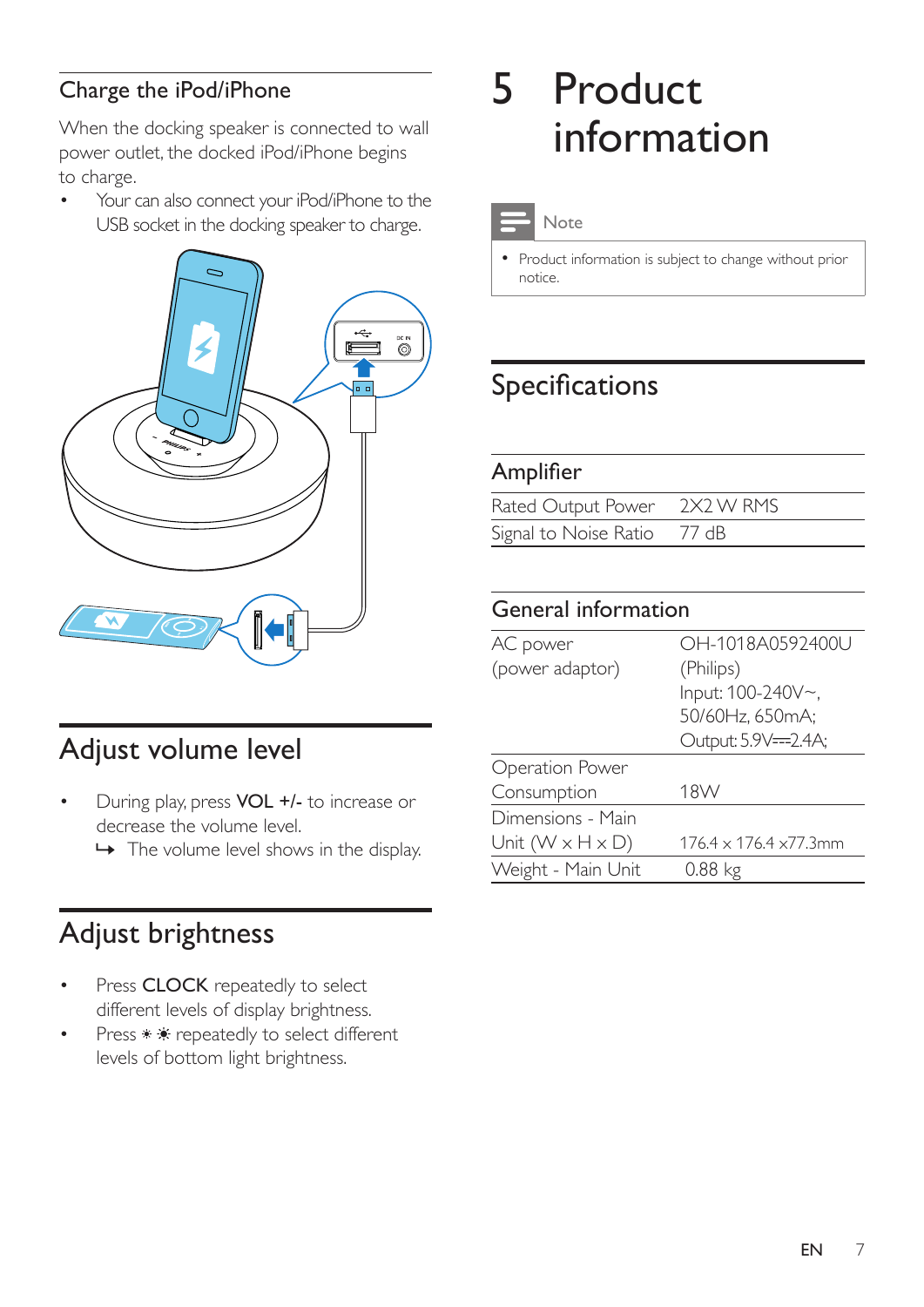# <span id="page-8-0"></span>6 Troubleshooting

### **Warning**

• Never remove the casing of this apparatus.

To keep the warranty valid, never try to repair the system yourself.

If you encounter problems when using this apparatus, check the following points before requesting service. If the problem remains unsolved, go to the Philips web site (www. philips.com/welcome).When you contact Philips, ensure that the apparatus is nearby and the model number and serial number are available.

#### No power

- Make sure that the AC power plug of the unit is connected properly.
- Make sure that there is power at the AC outlet.

#### No sound

Adjust the volume.

### No response from the unit

• Disconnect and reconnect the AC power plug, then turn on the docking speaker again.